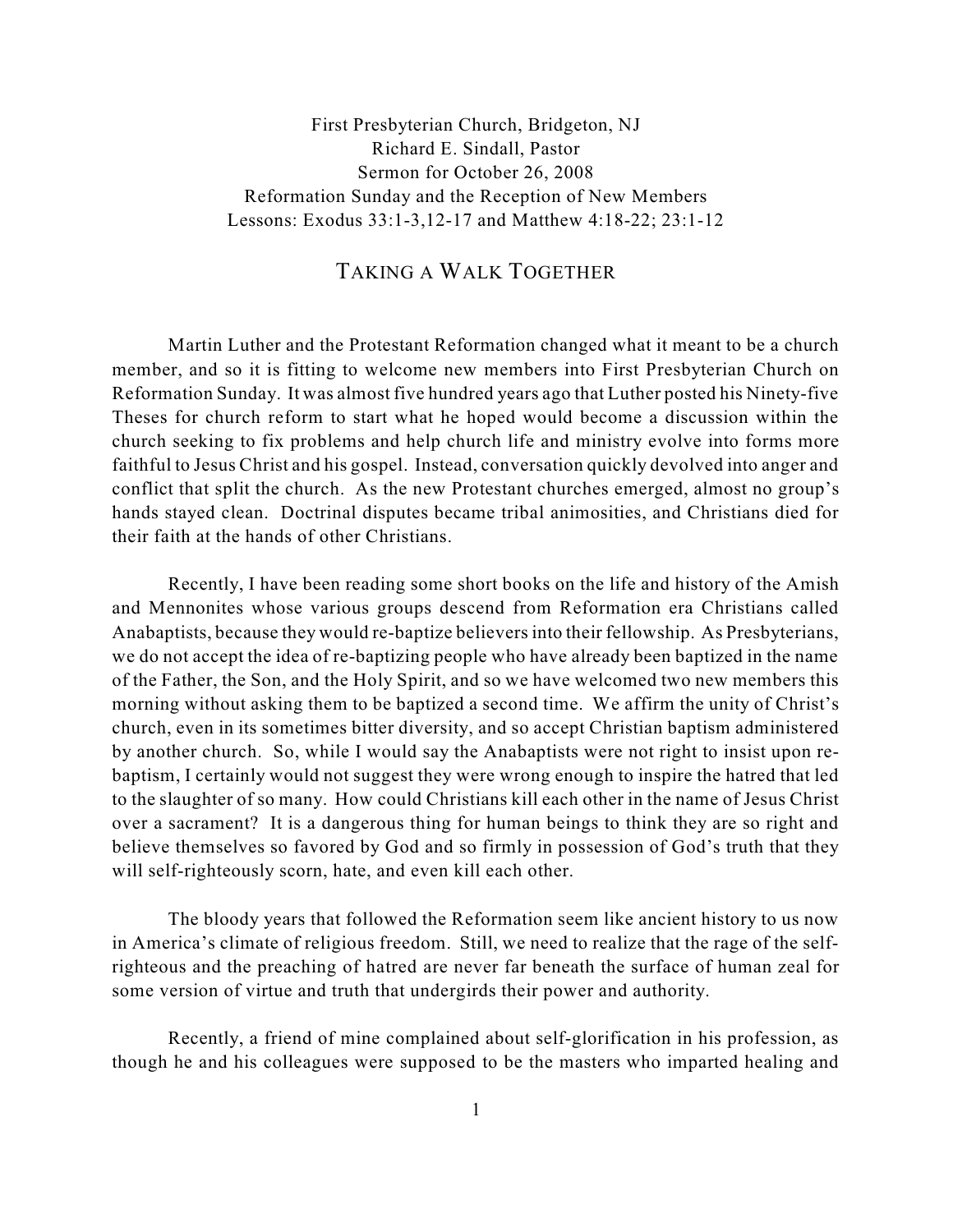wholeness downward to less competent people. In contrast, he wished the healing relationship could become one of "taking a walk together." In his view, the healer is also journeying toward greater wholeness; in fact, he would not call himself a healer. Expertise is not denied and need not be. What is denied is superiority, so that people may walk together toward healing and life.

My friend's vision of his own work corresponds to Martin Luther's vision of the church in terms of what Luther called "the priesthood of all believers," the idea of which is not, as we might be tempted to think, our modern "every man for himself." A shared priesthood generates a community of mutual support, intercession for each other, and shared experience of God's forgiveness. I strongly suspect that too many Christians find themselves feeling isolated in some personal trouble, as though they stood alone in a group of spiritually strong and untroubled believers. It is not comforting to be "the one with the problem," whether the problem is trouble of one's own making or just a circumstance of life. No one wants to feel like the sick, broken, or unsuccessful one in the group. Certainly, no one wants to be the exception to the group's righteousness, the one who is guilty or shameful. The priesthood of all believers disavows the isolation of the individual who needs to make confession and be healed. Instead, we walk together toward healing and wholeness, upholding each other in a community where no one is without sin, without trouble, without grief, without daily need for God's grace.

When Jesus tells us not to call anyone on earth our "father," he is not talking about our literal parents but about fathers and teachers in the sense of their becoming our masters. Have no master on earth who dominates your life or does your thinking for you. In the same spirit, Jesus says, those who would lead in the church must step forward as humble servants, not as dictators of faith and practice. We walk together, learning from each other as we learn from Jesus Christ and experiencing life in mutual respect.

Humble leadership is not something to which we are accustomed, and adjusting to it requires concentrated effort, not only at learning new ways, but at unlearning old ways so we can accept shared responsibility. Humble leadership is shared rather than imposed, and shared leadership spreads responsibility. Many religious people in this land of the free have gone from being unquestioning believers to becoming consumers, shopping for styles that suit their fancies. While some branches of Christianity have become aggressive to the point of belligerence, the more settled churches have moved toward being passive-aggressive. *I'll* be there if I feel like it and nothing better comes up. I'll listen as long as it makes me feel *good. I'll see what they have to offer and take what I want.*

Through our visioning process, we are striving to develop church life, ministry, and mission as "taking a walk together," following the call of Jesus. We have, therefore,